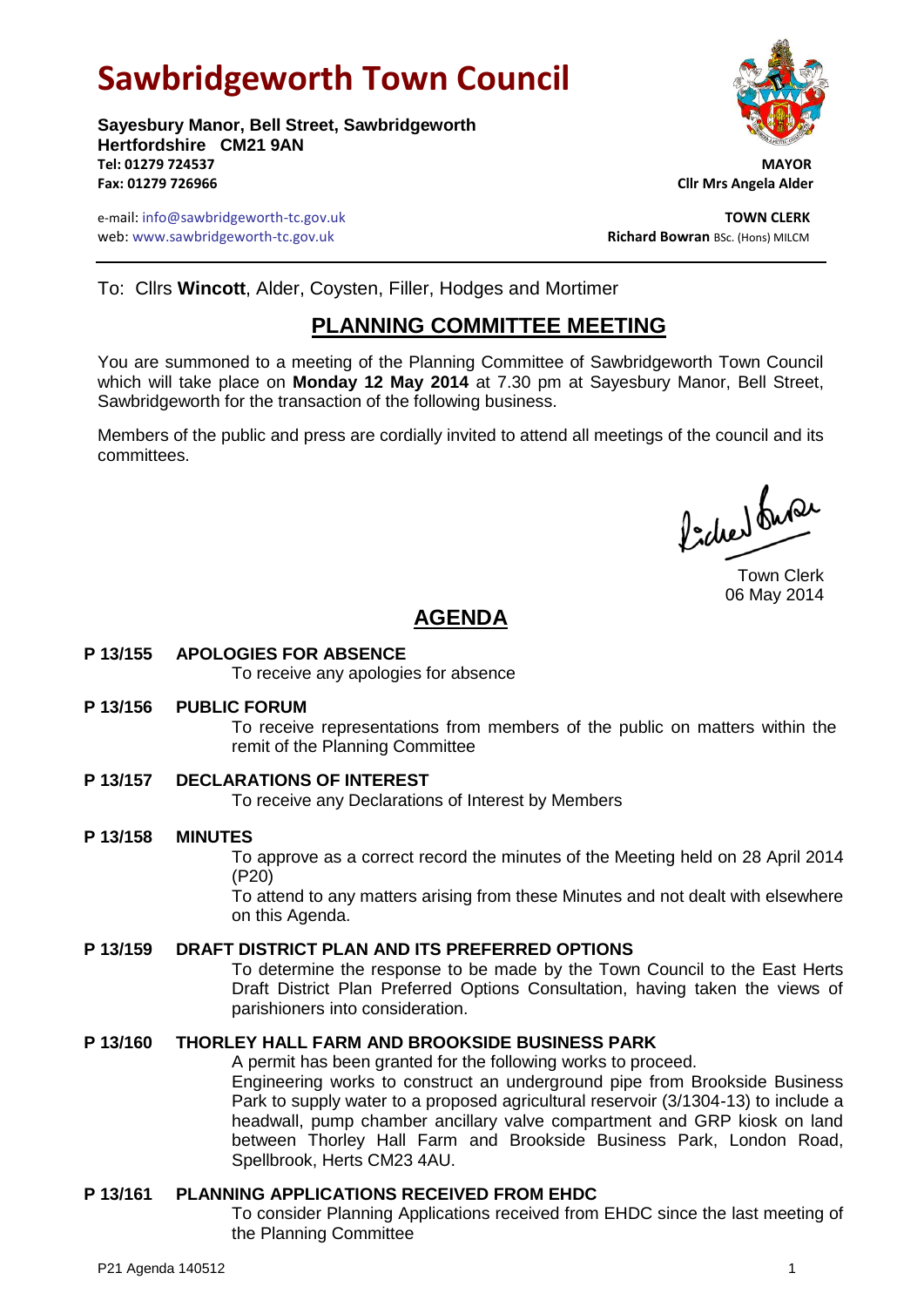| 3/14/0600/LB/SE: 01/05/14<br>The Old Vicarage, Sheering Mill Lane<br>Installation of 11 photo voltaic panels to<br>be positioned on main building and<br>annex - Mr & Mrs Bruce                 |  |
|-------------------------------------------------------------------------------------------------------------------------------------------------------------------------------------------------|--|
| 3/14/0612/PO/NM: 23/04/14<br><b>Appleyard Cottage, 7 Duckling Lane</b><br>Change of use from B1 (A) (office) to C3<br>(residential) to form 1no. two bedroomed<br>dwelling                      |  |
| 3/14/0634/FP/FM: 25/04/14<br>133 West Road<br>Two storey rear extension - Mr Darren<br>Wetherell                                                                                                |  |
| 3/14/0649/FP/SE: 24/04/14<br>32 Knight Street<br>Single storey rear extension - Mr<br><b>Richard Marshall</b>                                                                                   |  |
| 3/14/0650/LB/SE: 24/04/14<br>32 Knight Street<br>Demolition of existing outbuildings and<br>erection of single storey rear extension -<br><b>Mr Richard Marshall</b>                            |  |
| 3/14/0670/FP/MP: 25/04/14<br>Clarklands Spar, Clarkland House,<br><b>Parsonage Lane</b><br>Change of use of premises to massage<br>pallor (sic) physiotherapy (sui generis) -<br>Mr Barney Levy |  |
| 3/14/0679/FP/FM: 01/05/14<br>Land R/O 36 West Road<br>Erection of 1no. 3 bedroomed dwelling -<br>Mr Lee French                                                                                  |  |
| 3/14/0681/FP/FM: 29/04/14<br>17 Stoneleigh<br>Two storey side and rear extension,<br>single storey side and front extension -<br>Mr Paul Prindiville                                            |  |
| 3/14/0738/LB/SE: 01/05/14<br>2 Fair Green<br>Replace rear French doors with bi-fold<br>timber doors – Ms Liz Ridler Morgan                                                                      |  |
| 3/14/0748/FP/SE: 01/05/14<br>The Old Vicarage, Sheering Mill Lane<br>Installation of 15 photo voltaic panels to<br>be positioned on main building, garage<br>and annex - Mr & Mrs Bruce         |  |